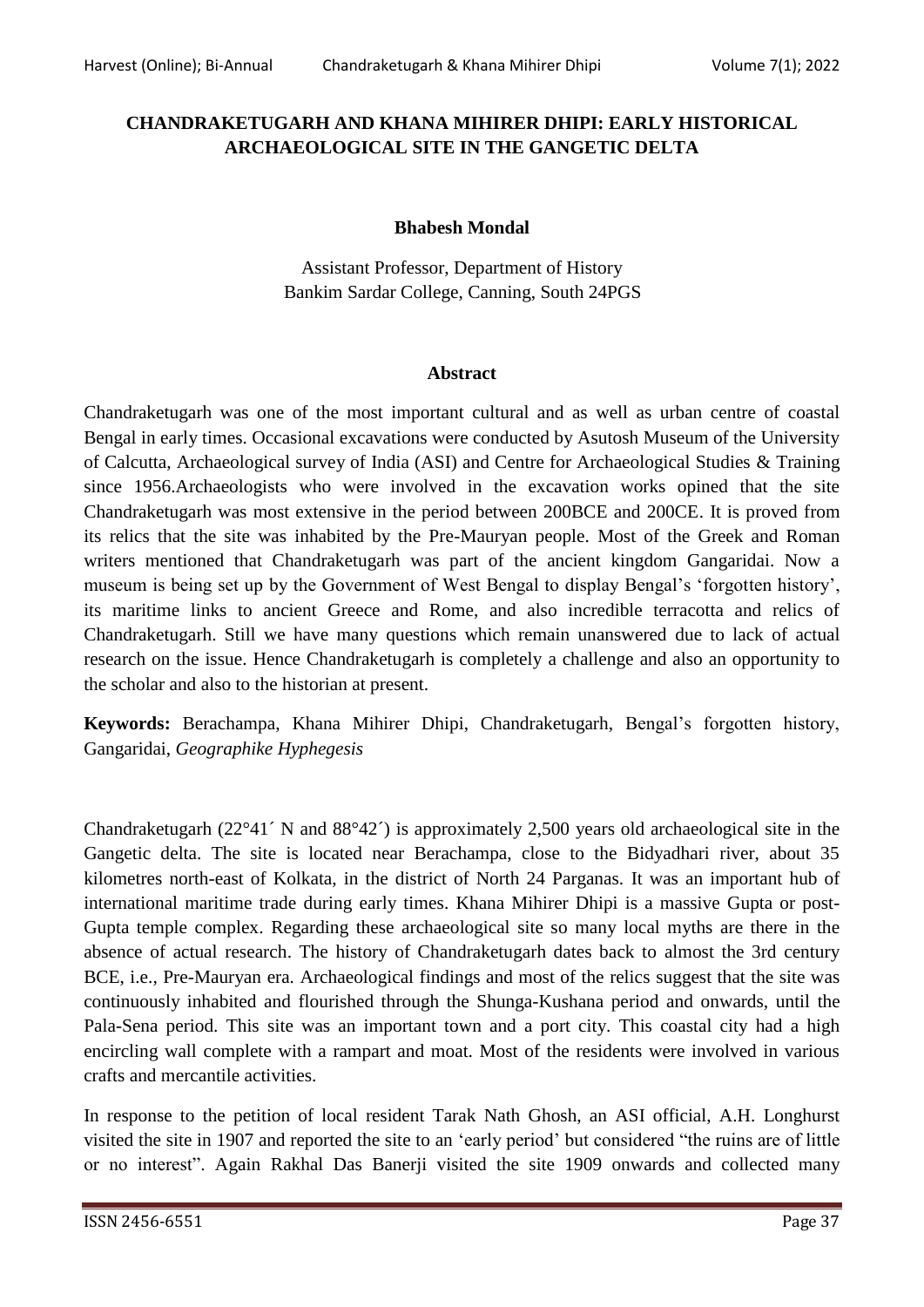archaeological evidences; terracotta plaques, cast copper coins, silver vessels, steatite seal, finials etc. These evidences he kept in Bangiya Sahitya Parishad and expected that the site would be excavated in near future.**<sup>1</sup>**

Asutosh Museum of the University of Calcutta conducted excavation between 1956 to 1962 under the supervision of K.G.Goswamy and1962 to 1968 under the supervision of C.R.Roychoudhury. During 1963-1964 excavation was done jointly with D.P.Ghosh. All excavations revealed relics of several historical periods<sup>2</sup> but the chronological classification of these relics remain incomplete. Many of the relics are now in collections of museums in India and abroad; and many of them are a part of private collections.

Archaeological survey of India (ASI) excavated in this archaeological site in 2000-2001 and 2010- 2011. During 2010-2011 ASI excavated the site jointly with the Centre for Archaeological Studies & Training and reported that the site was most extensive in the period between 200BCE and 200CE.**<sup>3</sup>**

Now a museum is being set up by the Government of West Bengal to display Bengal"s "forgotten history', its maritime links to ancient Greece and Rome, and also incredible terracotta and relics of Chandraketugarh.

According to some historians, Chandraketugarh and its surrounding was known to ancient Greek and Roman writers as having the same name as the river Ganges.**<sup>4</sup>**Most of the Greek and Roman writers mentioned that Chandraketugarh was part of the ancient kingdom Gangaridai. Claudius Ptolemy wrote it in detail in his famous work "*Geographike Hyphegesis*"(Geographical Guidance). **<sup>5</sup>** Only the religious beliefs of the people are not clear.

Examples of terracotta art of Chandraketugarh are comparable to those found at Kaushambi, Ahichhatra and many other sites. Many similar motifs were executed in nearly identical fashion. Similarity of motifs establishes communication link and common cultural heritage among these sites. Many silver punch-marked coins and a few gold coins have been unearthed from Chandraketugarh, including a gold coin of Chandragupta-Kumardevi. Many semi-precious stone beads were also found here. A few wooden objects have survived till now. Some of the potteries carry inscriptions in Kharoshthi and Brahmi scripts.

Definitely the heritage of Chandraketugarh will help people to find the missing links between Ancient Bengal and rest of the India including Western Civilization. As Chandraketugarh was a major Indian port of contemporary Indian Ocean trade which has been amply proved by its antiquities bearing unmistakable Roman influence. The riverine and coastal routes paved the way for trade and cultural contacts with the rest of India. This close contacts were expressed in ceramic assemblage; strongest affinity with the terracotta plaques and figurines. They are similar mostly with the Kausambi in style.**<sup>6</sup>** The uninscribed copper coins were found in Chandraketugarh are same as those of Eastern India, Uttar Pradesh and Madhya Pradesh.**<sup>7</sup>**

Besides Chandraketugarh has yielded a large quantity of stamped potsherds, Manikpatna and Radhanagar in Orissa, Satanikota in Andhra Pradesh, Arikamedu, Kottapatnam, Alagankulam in Tamil Nadu, has also produced stamped potsherds. Stamped ware specimens have also been found from Anuradhapura, and Kantarodai in Sri Lanka. Stamped motives have been found from